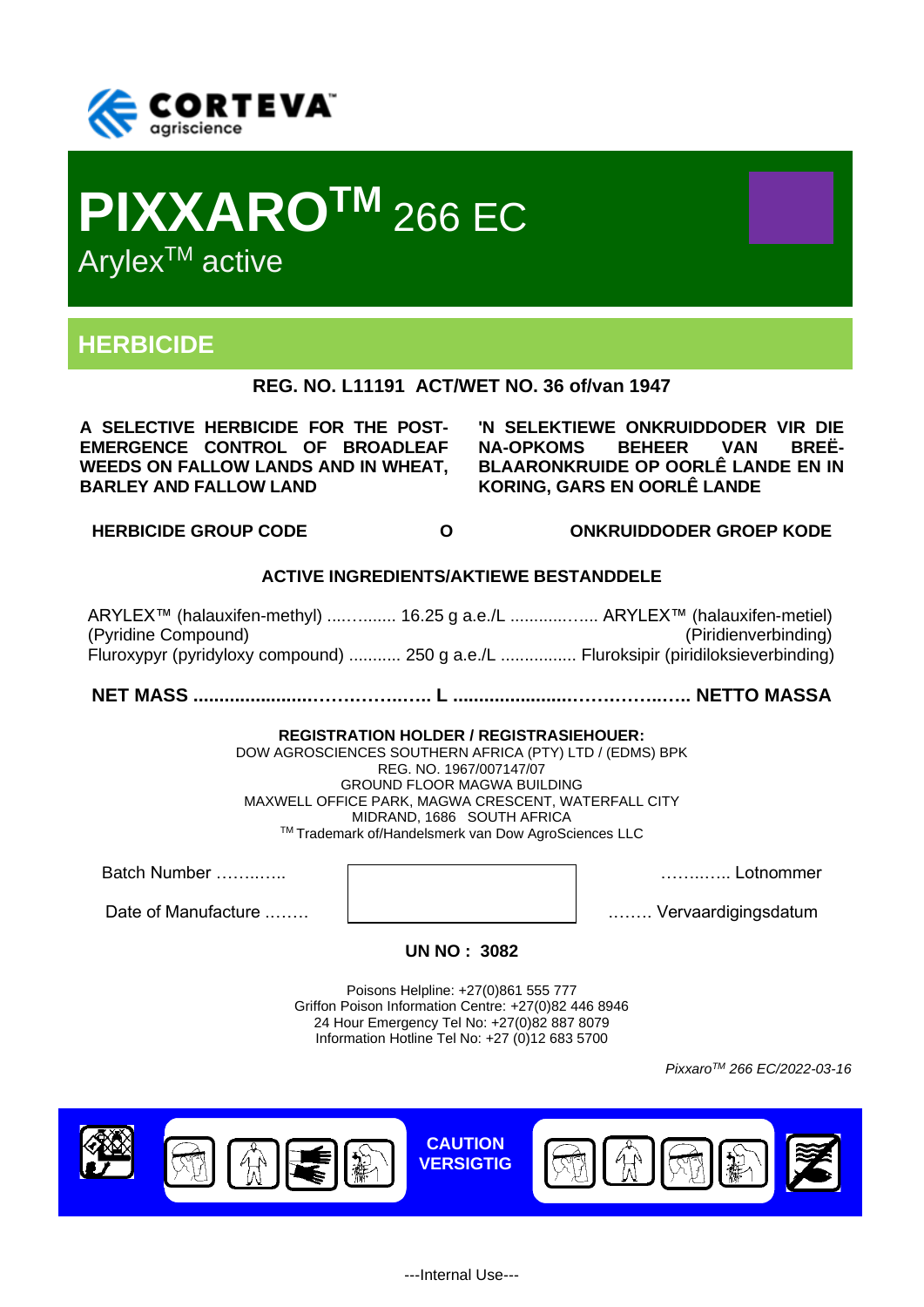## **WARNINGS**

**BARLEY** – Allow 95 days between application and harvesting. **WHEAT** – Allow 91 days between application and harvesting.

May cause severe eye irritation with corneal injury which may result in permanent impairment of vision, even blindness. Chemical burns may occur.

May cause moderate skin irritation with local redness. May cause drying and flaking of the skin. Store in a cool, dry place and in original container.

Store out of reach of children, uninformed persons and animals.

Store away from food, feed, drugs, drinking water, seed and other agricultural chemicals. Very toxic to fish and other aquatic organisms.

**RE-ENTRY:** Do not enter treated area until spray deposit has dried unless wearing protective clothing.

*Although this remedy has been extensively tested under a large variety of conditions, the registration holder does not warrant that it will be efficacious under all conditions because the action and effect thereof may be affected by factors such as abnormal soil, climatic and storage conditions; quality of dilution water, compatibility with other substances not indicated on the label and the occurrence of resistance of weeds against the remedy concerned as well as by the method, time and accuracy of application. The registration holder furthermore does not accept responsibility for damage to crops, vegetation, the environment or harm to man or animal or for lack of performance of the remedy concerned due to failure of the user to follow the label instructions or to the occurrence of conditions which could not have been foreseen in terms of the registration. Consult the supplier or registration holder in the event of any uncertainty.*

## **PRECAUTIONS**

Do not inhale fumes or spray mist.

Avoid eye and skin contact.

Wear suitable protective clothing, gloves, eye and face protection when handling the concentrate.

Wash contaminated clothing after use.

Wash with soap and water after use.

Do not eat, drink or smoke whilst mixing or applying the product or before washing hands and face.

Avoid drift of spray mist onto other crops, grazing, rivers, dams and areas not under treatment.

Prevent contamination of food, feed, drinking water and eating utensils.

#### **SYMPTOMS OF HUMAN OVER EXPOSURE:**

May cause severe eye irritation with corneal injury.

Prolonged skin contact may cause moderate irritation with local redness but is unlikely to result in absorption of harmful amounts.

#### **FIRST AID MEASURES:**

Never give fluids by mouth or induce vomiting if patient is unconscious or having convulsions.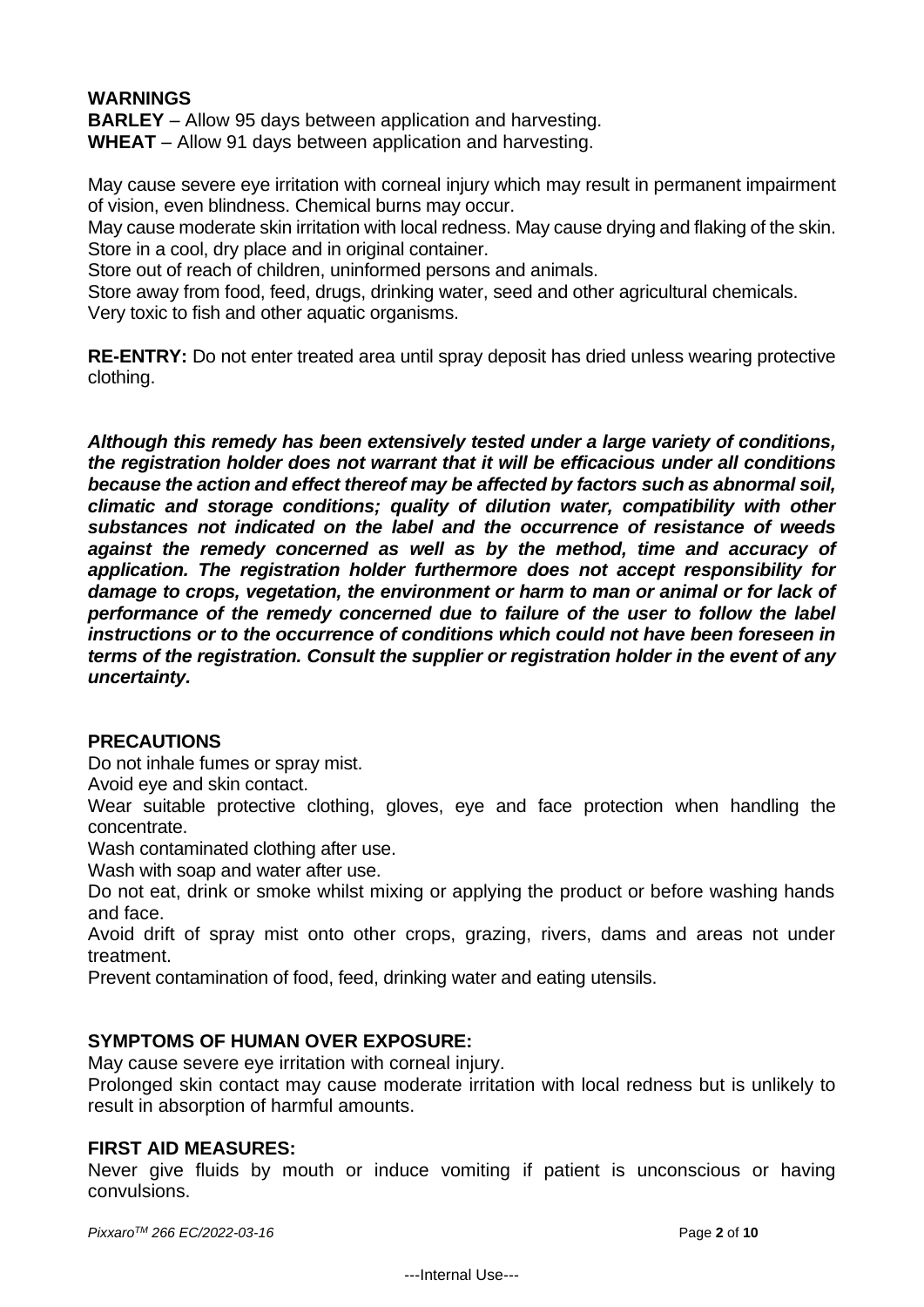## **Ingestion:**

Contact a physician. The decision of whether to induce vomiting or not should be made by a physician.

### **Eye contact:**

Wash eyes immediately and continuously with flowing water for at least 30 minutes. Remove contact lenses, if present, after the first 5 minutes and continue flushing for several minutes. Get prompt medical treatment, preferably from an ophthalmologist. Suitable emergency eye wash facilities should be immediately available.

#### **Skin Contact:**

Remove contaminated clothing. Immediately wash skin with soap and plenty of water. Wash contaminated clothing before re-use.

#### **Inhalation:**

Immediately remove patient to fresh air. Consult a physician.

### **NOTE TO PHYSICIAN:**

There is no specific antidote. Treatment based on judgment of physician in response to symptoms of patient.

## **RESISTANCE PREVENTION AND MANAGEMENT**

**PIXXARO™ 266 EC** is a mixture of two synthetic auxin-type herbicides (Group O) which controls weeds by disrupting normal plant growth.

Some naturally occurring weed biotypes resistant to **PIXXARO™ 266 EC** herbicide or other Group O herbicides may exist through normal genetic variability in any weed population. The resistant individuals can eventually dominate the weed population if herbicides with the same mode of action are used repeatedly. These resistant weeds will not be controlled by **PIXXARO™ 266 EC** or other Group O herbicides.

## **TO DELAY THE SELECTION OF RESISTANT WEEDS**

- ❖ Integrate tillage, crop rotation or mechanical control methods (including non-selective herbicides) during the fallow period into weed control programs whenever practical.
- ❖ Avoid exclusive repeated use of herbicides from the same mode of action group. Plan crop rotations to allow use of herbicides from different mode of action groups.
- ❖ Maintain herbicide use records for each field.
- ❖ Prevent movement of resistant weed seeds and vegetative plant material to other fields by cleaning harvesting and tillage equipment and planting clean seed.
- ❖ When grazing, begin with fields with the least weed resistance before moving to fields with high resistance due to the possibility of animals spreading the seed.
- $\div$  Inspect all fields annually to identify the development of resistance early.

For further advice on the prevention of herbicide resistance contact your Dow AgroSciences representative.

In the case where the above-mentioned measures are not followed, Dow AgroSciences will not be liable for any damage which may occur if **PIXXARO™ 266 EC** does not control resistant weeds.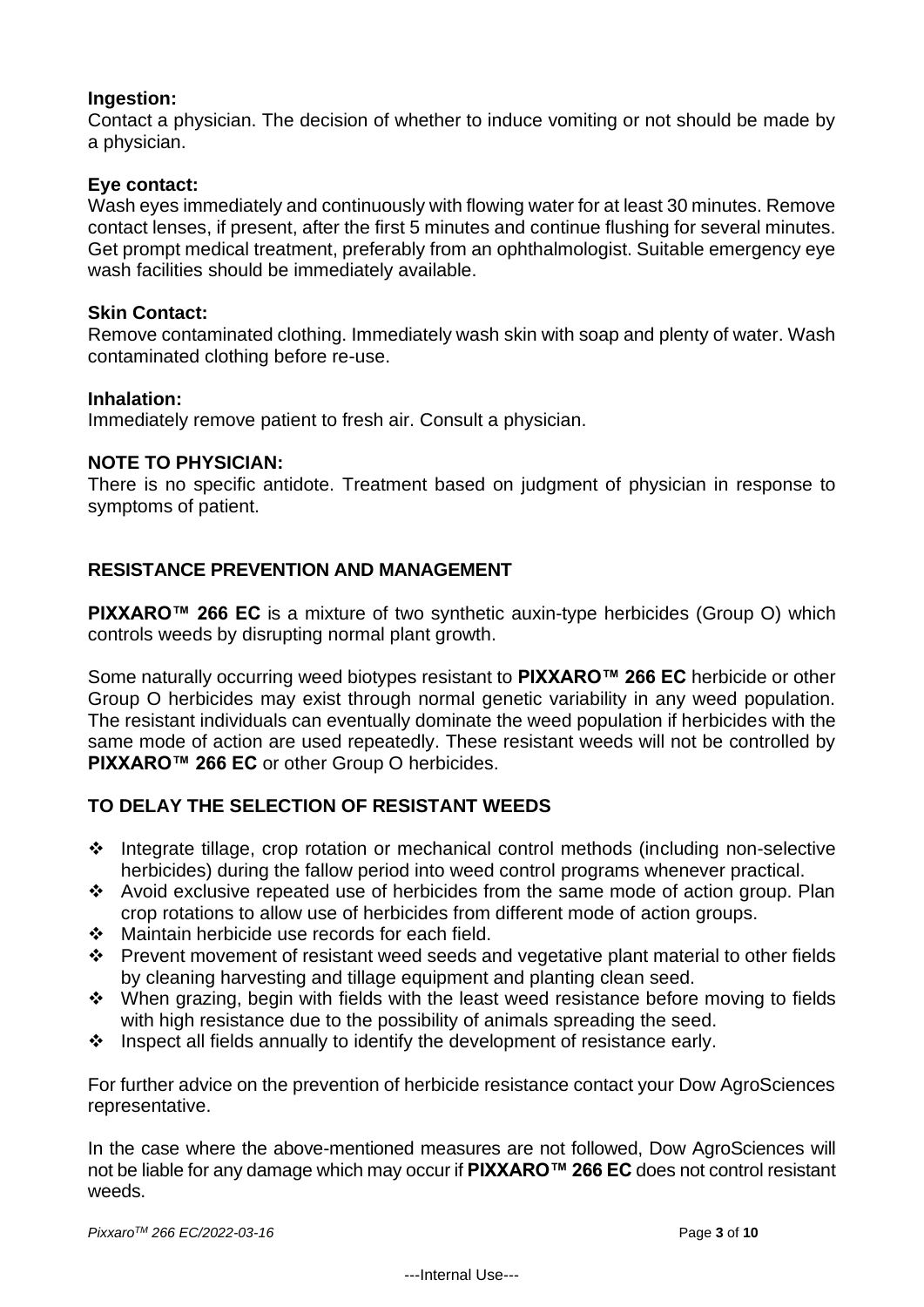# **USE RESTRICTIONS AND NOTES OF USE.**

### **Do not use as an aerial application.**

Do not apply **PIXXARO™ 266 EC** to cereals undersown with legumes.

**DO NOT** use this product in stone fruit orchards.

Do not use **PIXXARO™ 266 EC** in citrus and pome fruit orchards.

Do not use **PIXXARO™ 266 EC** in nurseries.

Susceptible crops include but are not limited to clovers, cotton, hops, lupins, ornamentals, peas, pine trees, potatoes, safflower, shade trees, soybeans, stone fruit orchards, sunflower, tobacco, tomatoes, vegetables and vines.

Do not apply **PIXXARO™ 266 EC** to crops that are stressed by severe weather conditions such as cold or freezing temperatures and heavy rain, drought, waterlogging, nutrient deficiency, disease, insect or nematode damage or carry-over herbicide residues.

Apply the product strictly in accordance with the application directions.

Do not contaminate any water bodies e.g. dams, rivers, boreholes, etc.

**PIXXARO™ 266 EC** should be applied only **ONCE** per season.

Clean application equipment thoroughly after use and ensure that all residues of **PIXXARO™ 266 EC** are removed (See Sprayer clean-up).

Rinse empty container three times with a volume of water equal to a minimum of 10 % of that of the container. Add the rinse water to the contents of the spray tank before destroying the container in the prescribed manner and do not re-use it for any other purpose.

# **MINIMUM RE-CROPPING PERIODS AND CROP ROTATION GUIDELINES**

The minimum re-cropping period includes the time of last application of **PIXXARO™ 266 EC** to the anticipated date of planting a subsequent crop. The periods specified below will only be valid if favorable soil moisture and temperature conditions prevail to promote more rapid breakdown of **PIXXARO™ 266 EC** by microbial activity. Abnormally dry and/or cold conditions may result in slower degradation.

Careful consideration should be given to crop rotation plans prior to using **PIXXARO™ 266 EC**.

To avoid injury to subsequent crops the following re-cropping periods should be observed:

| <b>Follow Crops</b>                                               | <b>Re-cropping</b><br>periods |
|-------------------------------------------------------------------|-------------------------------|
| Barley, canola, maize, oats, sorghum, soybeans, sunflowers, wheat | 14 days                       |
| Cotton                                                            | 30 days                       |
| Dry beans, groundnuts, lucerne, peas                              | 9 months                      |

For all other follow crops not listed a replanting period of at least **24 months** must be observed preceded by a test planting. Test strips of the desired follow crop should be planted and monitored during germination and emergence for any abnormal growth to determine if the follow crop can be grown successfully. The land should always first be deeply ploughed before a follow crop is planted.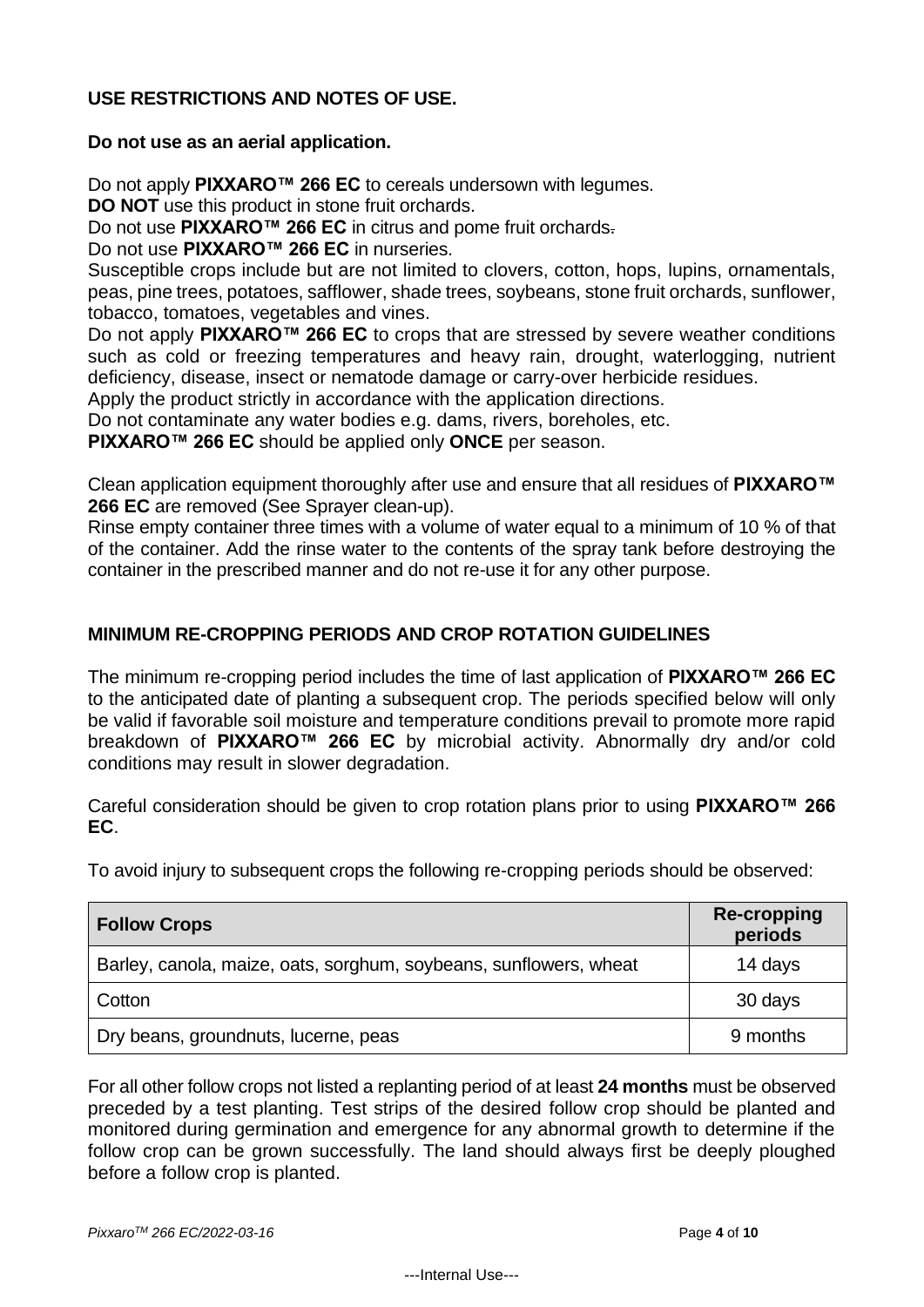# **WEEDS NORMALLY CONTROLLED BY PIXXARO™ 266 EC:**

- Amaranthus hybridus **common** pigweed *Arctotheca calendula* Cape weed *Capsella bursa-pastoris* Shepherd's purse **Chenopodium album** White goosefoot *Coronopus didymus* Carrot weed *Erodium moschatum* Musk heron's bill *Malva parviflora*<br> *Plantago lanceolata*<br>
Marrow-leaved ribwort *Plantago lanceolata* Narrow-leaved ribworth Chantago *Plantago lanceolata* Narrow-leaved ribworth Chantago Senecio **Senecio consanguineus** *Sisymbrium thellungii* common wild mustard *Stellaria media* common chickweed
- *Galinsoga parviflora\** small-flowered quickweed

\* Variable control can be expected.

In addition to weeds listed above, the following weeds may also be controlled with tank mixtures of MAMBA™ DMA 480 SL when applied on fallow lands:

| Conyza bonariensis | Flax-leaf fleabane |
|--------------------|--------------------|
| Conyza canadensis  | Horseweed fleabane |

### **NOTES:**

- 1. **PIXXARO™ 266 EC** controls certain weed species as listed above. Other annual broadleaf weed species that were not present during the development trials may also be controlled to a certain degree. The registration holder does not accept any responsibility for weeds not listed.
- 2. **PIXXARO™ 266 EC** will not control weeds which have not yet emerged at the time of application.

**DIRECTIONS FOR USE Use only as directed.**

#### **GENERAL INFORMATION**

**PIXXARO™ 266 EC** is an emulsion concentrate herbicide for pre-plant burndown of broadleaf weeds on fallow lands and selective early post-emergence control of broadleaf weeds in wheat, barley and fallow lands.

**PIXXARO™ 266 EC** must be mixed with clean water and applied as a uniform broadcast spray by means of ground application.

**PIXXARO™ 266 EC** must be applied early post-emergence to the main flush of actively growing broadleaf weeds. Warm, moist growing conditions promote active weed growth and enhance the activity of **PIXXARO™ 266 EC** by allowing maximum foliar uptake and activity.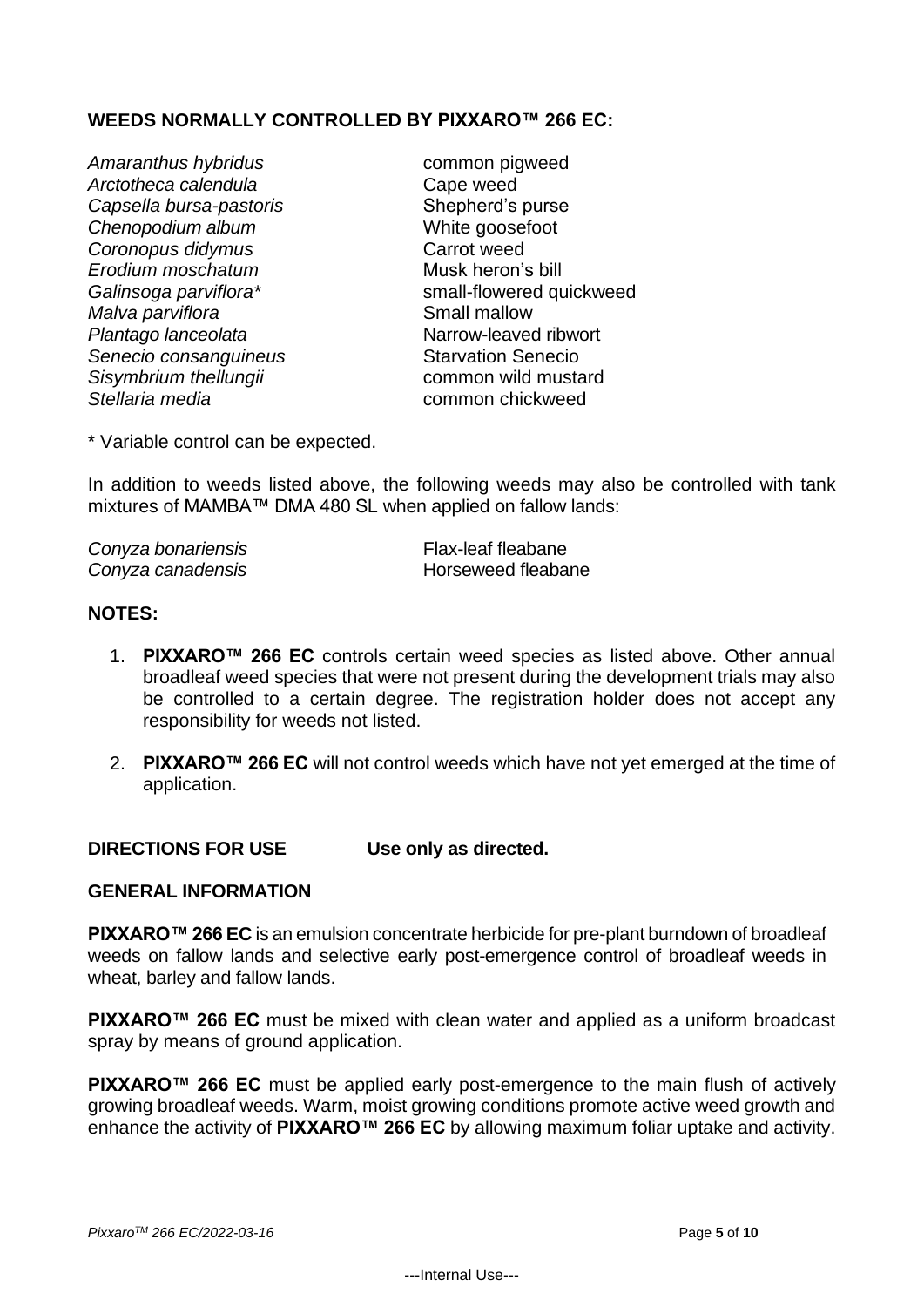Weeds hardened off by cold weather or drought stress may not be adequately controlled or suppressed and re-growth may occur. For best results, ensure thorough spray coverage of target weeds. When applied as a post-emergence treatment **PIXXARO™ 266 EC** should be applied prior to crop growth reaching a density, which would inhibit effective coverage of the weeds.

For expanded spectrum broadleaf weed control on fallow lands, **PIXXARO™ 266 EC** may be tank mixed with products as listed under "COMPATIBILITY" and must be applied to young weeds at the seedling stage but before they are beyond the 6-leaf growth stage. Weeds should also be actively growing under moist conditions. Weeds under drought stress may be less susceptible.

**PIXXARO™ 266 EC** inhibits growth of susceptible plants. Visible symptoms may occur within 2-4 weeks under ideal growing conditions and up to 6-8 weeks under adverse conditions (prolonged periods of extremes in temperature or moisture).

# **COMPATIBILITY: FALLOW LAND TREATMENT**

**PIXXARO™ 266 EC** is compatible with the following herbicides in a tank mixture:

| 2,4-D AMINE 480 SL | L3619             | $(480 g 2, 4-D$ Amine) |
|--------------------|-------------------|------------------------|
| 2,4-D ESTER 500 EC | L3617             | $(500 g 2, 4-D Ester)$ |
| GLEAN® 75 DF       | L <sub>1672</sub> | (750 g chlorsulfuron)  |
| MAMBA™ DMA 480 SL  | L8388             | (480 g glyphosate)     |
| MCPA 400 SL        | L3616             | (400 g MCPA)           |
|                    |                   |                        |

When **PIXXARO™ 266 EC** is used in a tank mixture with any of the above-mentioned products all warnings, precautions, use restrictions and directions for use as indicated on the respective product labels must be fully adhered to.

# **ALWAYS REFER TO PRODUCT LABELS.**

# **NOTES:**

- (i) **WHERE ONE OF THE ABOVE PRODUCTS IS USED IN A TANK MIXTURE WITH PIXXARO™ 266 EC, FULL DETAILS FROM THE RELEVANT LABEL MUST BE OBTAINED AND ADHERED TO.**
- (ii) The compatibility of **PIXXARO™ 266 EC** in tank mixtures with recommended products may be influenced by the formulation of these products. The quality of the water may also have an effect on these tank mixtures. Since the formulation of other products may change without the knowledge of Dow AgroSciences Southern Africa (Pty) Ltd and the quality of water may vary from farm to farm, a physical compatibility test should always be carried out prior to application. Dow AgroSciences Southern Africa (Pty) Ltd does not accept any responsibility for the crop tolerance of these tank mixtures where the formulation of products has changed or for mixtures with products not listed above.

Consult your local representative for details.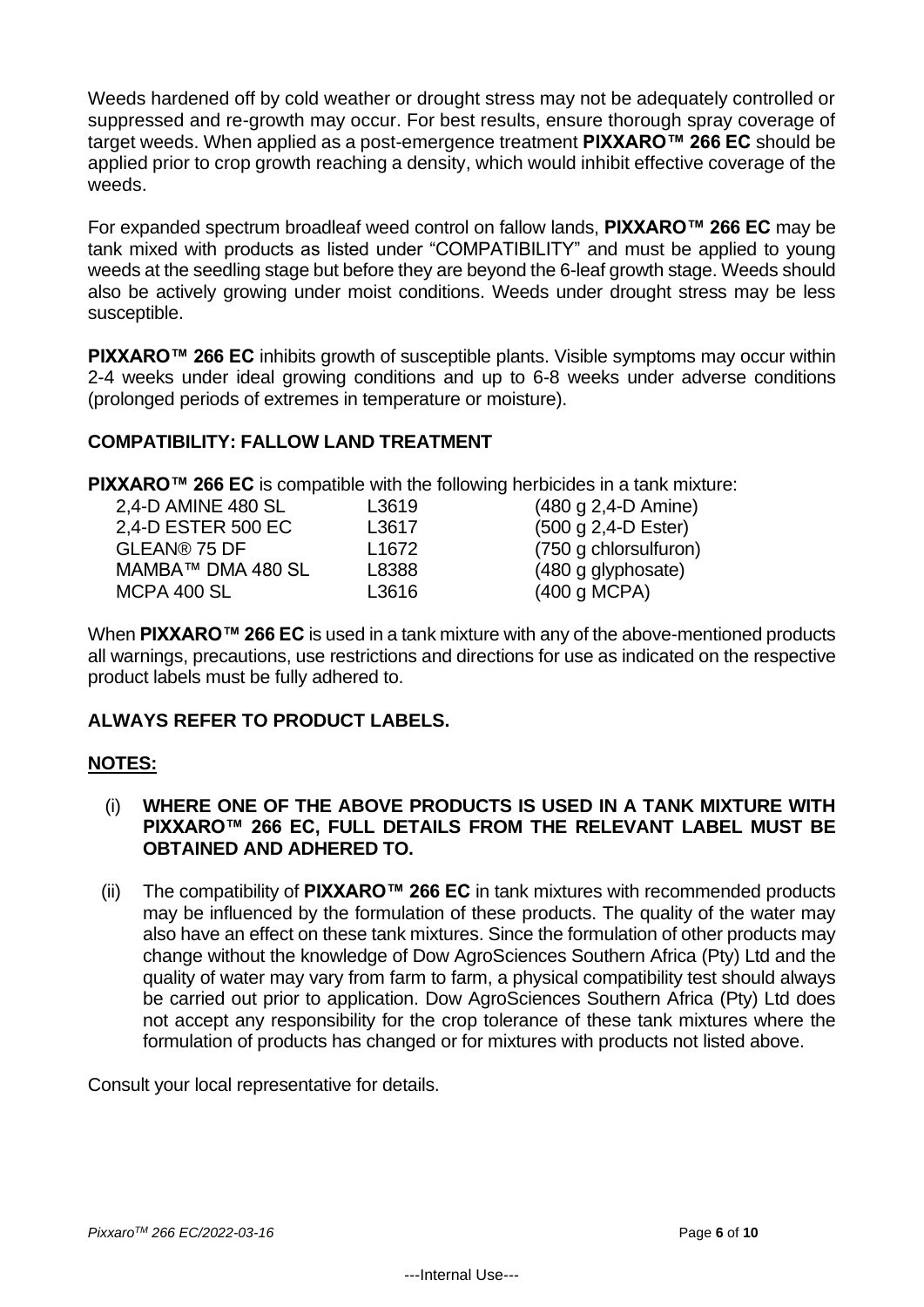## **MIXING INSTRUCTIONS**

Fill the spray tank up to a quarter to half full with clean water. Start the agitation.

Add the required amount of **PIXXARO™ 266 EC** to the spray tank.

Add the required amount of recommended complementary herbicides needed, such as MCPA 400 SL.

Continue agitation while topping up the spray tank with water until the final volume has been reached.

Ensure thorough agitation of the mixture in the tank continues whilst mixing and spraying. Thoroughly re-agitate before re-using if a stoppage of spraying operations should occur for some reason.

When MAMBA™ DMA 480 SL is included in a tank mixture, it should be the last product to be added to the spray tank after all other products have been added. Ammonium sulphate should be added to the spray tank before **PIXXARO™ 266 EC** is added.

Tank mixtures must be sprayed out immediately and not be allowed to stand in the spray tank as the effectiveness may be reduced due to product degradation.

## **GROUND APPLICATION**

**PIXXARO™ 266 EC** can be applied on its own or in a tank mixture for fallow lands with any medium or high-volume sprayer equipment with an efficient agitation mechanism which is capable of adequate coverage and even distribution. Best results are obtained using flat fan spray nozzles and applying a minimum spray volume of 200 litres water per hectare.

Weeds that are screened off by other weeds or the crop may result in variable control due to insufficient coverage. When timing the application of **PIXXARO™ 266 EC** this aspect must be considered. Best results are obtained from applications made to young, actively growing weed seedlings (2-6 leaf). Only weeds emerged at the time of application will be controlled.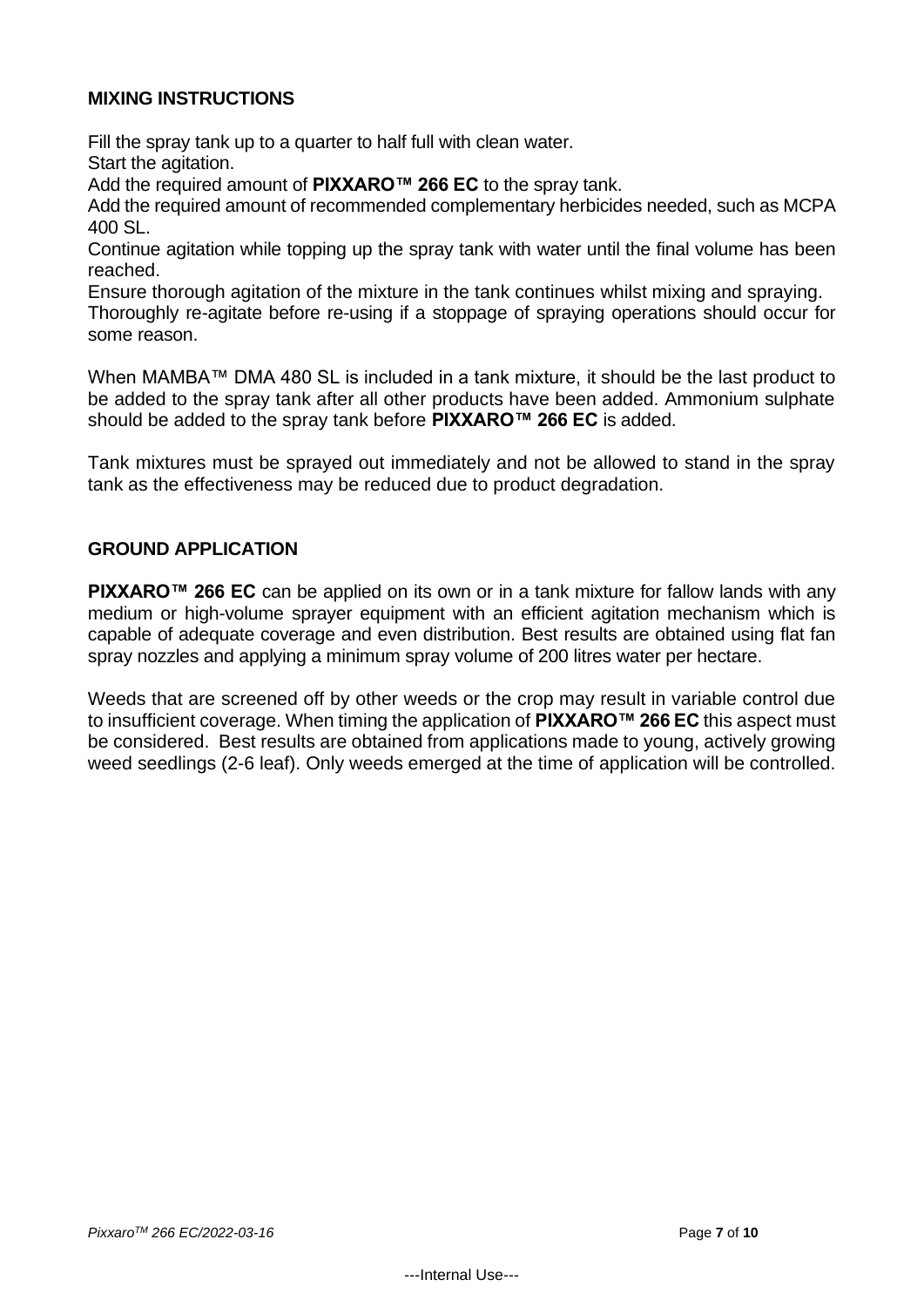| <b>CROP</b>              | <b>RATE/HA</b>                                                                                        | <b>REMARKS</b>                                                       |
|--------------------------|-------------------------------------------------------------------------------------------------------|----------------------------------------------------------------------|
| <b>CEREALS</b><br>wheat  | 500 ml PIXXARO™ 266 EC                                                                                | Apply to actively growing weeds, seedling<br>to 6-leaf growth stage. |
| <b>CEREALS</b><br>barley | 400 ml PIXXARO™ 266 EC                                                                                | Apply to actively growing weeds, seedling<br>to 6-leaf growth stage. |
| <b>FALLOW LANDS</b>      | 500 ml PIXXARO™ 266 EC<br>+ products listed under<br>"COMPATIBILITY"<br>(as per label recommendation) | Apply to actively growing weeds, seedling<br>to 6-leaf growth stage. |

Ensure that information listed under "DIRECTIONS FOR USE" is adhered to.

Ensure thorough coverage of weeds to achieve effective control. Weeds screened off by a dense stand of the crop and/or other weeds causing inhibited spray coverage, may be poorly controlled. Consider this aspect when deciding on spray application timing. Weeds germinating after application of **PIXXARO™ 266 EC** will not be controlled as it has no strong soil residual activity.

Degree of control obtained, and duration of effect depend on weed species, weed size, growing conditions at and following the period of application.

# **SPRAYER CLEANUP**

To prevent any damage to subsequent crops, all residues of **PIXXARO™ 266 EC** must be removed from the mixing and spraying equipment. Proceed as follows:

- a) The spray tank should be drained immediately after spraying crops. Wash any contamination off the outside of the sprayer with clean water.
- b) The inside of the spray tank should be rinsed with clean water and flushed with at least one tenth of the spray tank volume through the hoses and nozzles. Drain the tank completely.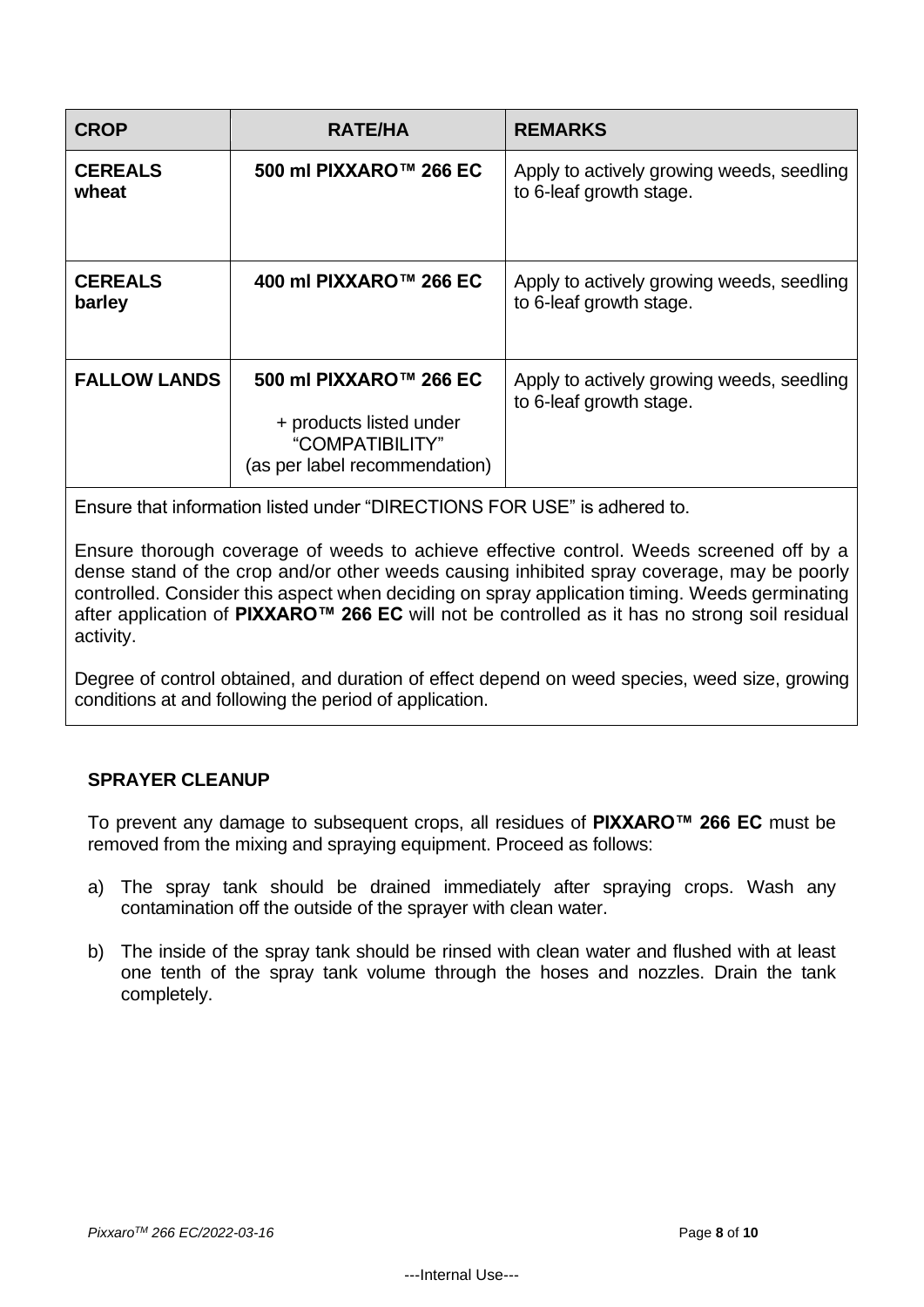c) Half-fill the tank with clean water and add the correct amount of cleaning agent, such as household ammonia. Per 100 litres of final tank volume, add 350 ml ammonia (9.5 % ammonia) to the water, e.g. in the case of a 1000 litres spray tank, fill with 500 litres water and add 3.5 litres  $(= 10 \times 0.35 L)$  ammonia.

The initial solution now prepared, which is double strength, should be mixed thoroughly by turning on the agitation. This solution is used for flushing the hoses and nozzles for approximately 10‒20 minute.

The remainder is then filled up to the final volume of the spray tank and allowed to stand for 15 minutes with the agitation running. After 15 minutes have elapsed, flush the boom and hoses again and drain the tank completely.

- d) Remove the nozzles and filters and allow to soak in a bucket containing 40 ml of household ammonia per 10 litres of water.
- e) Rinse the tank again with water and flush at least one tenth of the tank volume through the boom and hoses.
- f) Dispose of the wash water safely. Do not spray onto sensitive crops or land intended for planting with sensitive crops.

### Precautions with spray clean-up

- Do not inhale the vapour of the cleaning agents.
- Avoid contact with eyes and skin.
- In case of contact with eyes and skin immediately rinse with plenty of water and seek medical advice.
- Keep out of reach of children, uninformed persons and animals.
- Keep cleaning agents only in original containers.

## **STORAGE AND DISPOSAL**

#### Storage conditions

Store away from sun and damp, in original tightly closed container, in a well-ventilated area apart from food and feed under lock and key. Avoid storage above 35° C.

#### Product and container disposal

Do not re-use empty containers for any other purpose, especially not for storing water, food or feed. Perforate and flatten the container before disposing of them in the prescribed manner.

Destroy empty containers or surplus product in an industrial incinerator approved for agricultural chemicals. Do not bury in or spray onto any area under agricultural use. Empty containers should be rinsed thoroughly with clean water. Pour rinse solution in the spray tank.